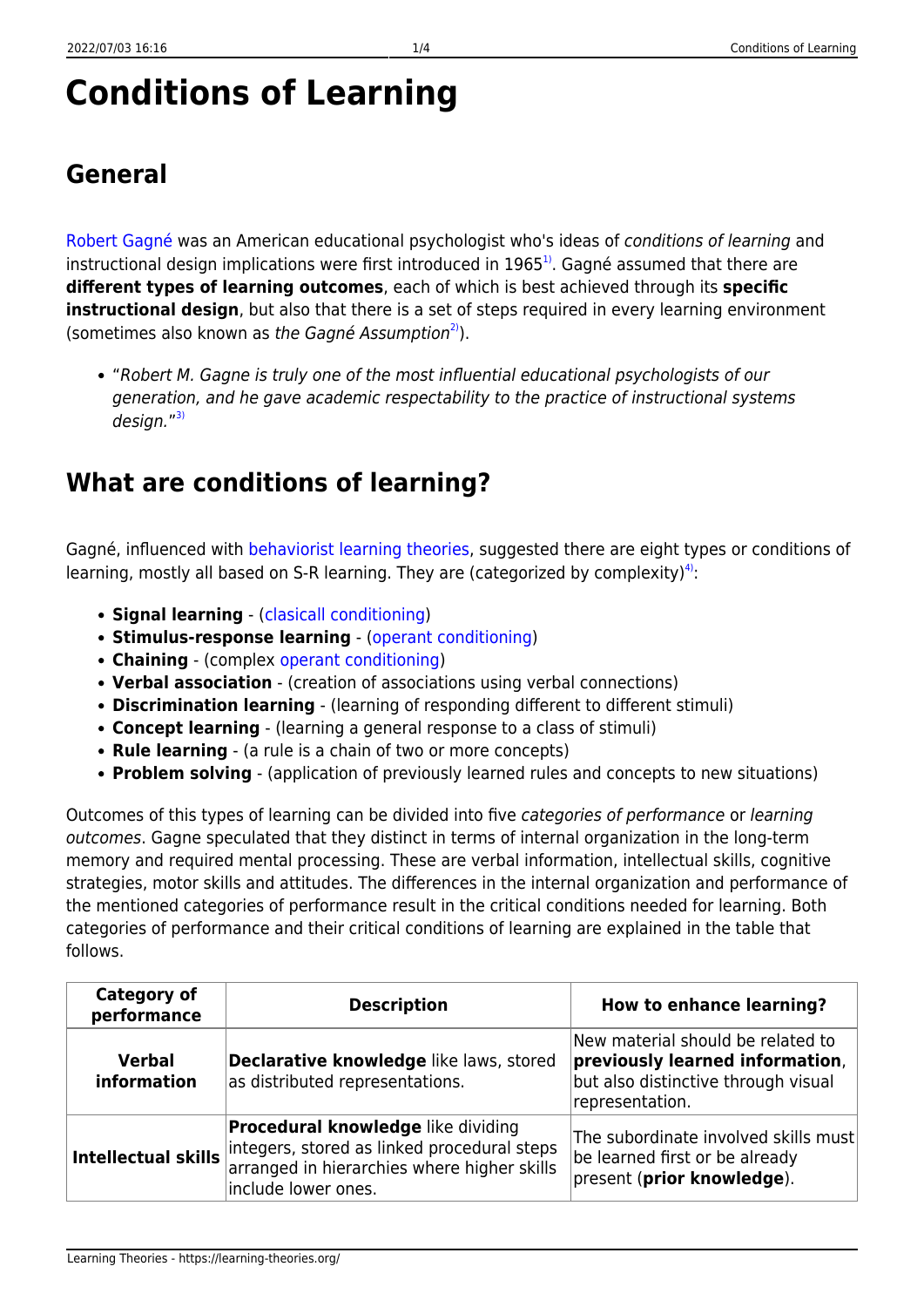| Cognitive<br>strategies | Skills that influence the selection and<br>activation of other production<br>systems, usually simple like "break a<br>problem into parts", retrieved by external<br>or internal cueing. | Little use of prior learning, but a lot<br>use of <b>practicing with different</b><br>examples. |
|-------------------------|-----------------------------------------------------------------------------------------------------------------------------------------------------------------------------------------|-------------------------------------------------------------------------------------------------|
| <b>Motor skills</b>     | Skills like inserting contact lens,<br>manifesting with <b>smooth</b> and error-less<br>performance.                                                                                    | <b>Prior learning and practice</b><br>enhances learning of motor skills.                        |
| <b>Attitudes</b>        | Acquired mental states that in certain<br>situations influence one's actions.                                                                                                           | Requires a <b>human model</b> to learn<br>lfrom.                                                |

But aside from the special conditions that will enhance each of these specific types of learning, there are also nine **events of instruction** which should be the starting point for every type of learning and every instructional design. These events were based on empirical observations of the instructional procedures and the information-processing model of learning and memory. These nine events are<sup>[5\)](#page--1-0)</sup>:

- 1. **Gain attention** (reception) The first step is to gain students' attention and motivate him to engage with the content.
- 2. **Inform objectives** (expectancy) Student needs to be clarified what he can expect.
- 3. **Stimulate recall of prior knowledge** (retrieval) Prior knowledge should be activated since it is important for learning new materials.
- 4. **Present stimulus material** (selective perception) Present the material to the students, possibly using various learning styles.
- 5. **Provide learner guidance** (semantic encoding) Guidance in terms of communication enables the teacher to direct the students in their learning or enable them easier information encoding through visual or other materials.
- 6. **Elicit performance** (responding) Students need practice. Practice should immediately follow instructions and be well defined in terms of its nature, objectives and expected student responses.
- 7. **Provide feedback** (reinforcement) Feedback is additional guidance offering the student immediate evaluation of his performance enabling him to realize his mistakes and misconceptions.
- 8. **Assess performance** (retrieval) At the end of each course student's knowledge should be assessed in order to check if expected learning has occurred.
- 9. **Enhance retention and transfer** (generalization) The learning process does not end when the class does. The teacher should advise students how and in which context to apply and transfer the just gained knowledge in the world outside the classroom.

Based on his research, Gagné in 1968 proposed *the theory of cumulative learning*, based on the premise that new learning most of all depends on combining previously acquired and recalled material and skills, but also on the ability of learning transfer. In his own words,

"There is a specifiable minimal prerequisite for each new learning task. Unless the learner can recall this prerequisite capability... he can not learn the new task"<sup>[6\)](#page--1-0)</sup>

This theory was in contrast to developmental theories of the time and, particularly, [Jean Piaget](http://www.piaget.org/aboutPiaget.html)'s [stage](https://learning-theories.org/doku.php?id=learning_theories:stage_theory_of_cognitive_development) [theory of cognitive development](https://learning-theories.org/doku.php?id=learning_theories:stage_theory_of_cognitive_development) which assumed that master higher-order skills doesn't depended on successfully learned lower-order skills, but rather on the specific stage in cognitive development, related to age.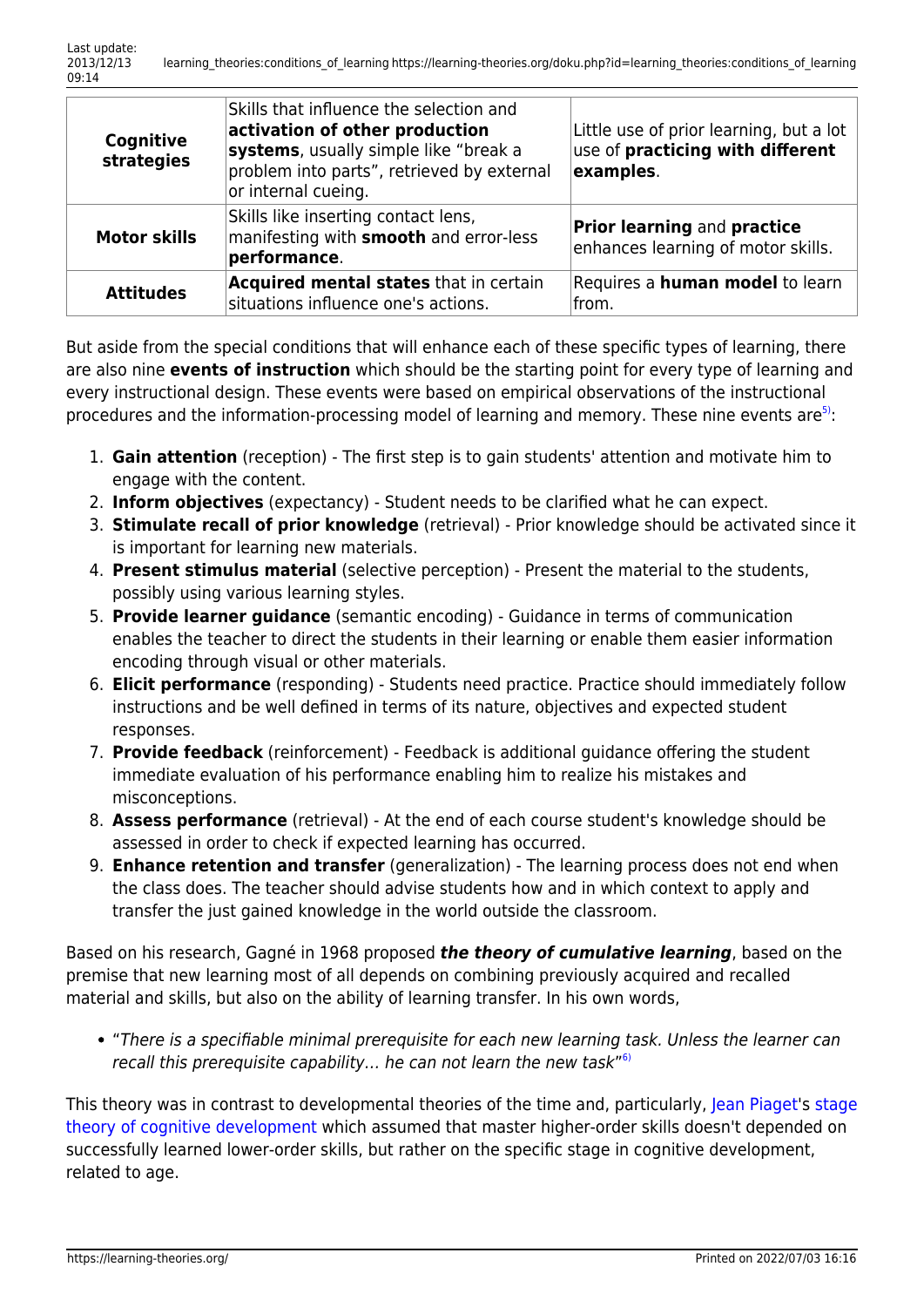### **What is the practical meaning of conditions of learning?**

An example of how each of Gagné's nine events of instruction can be implemented follows<sup>[7\)8\)](#page--1-0)</sup>:

- 1. **Gain attention** Show students a short interesting film related what they are about to learn, pose them an intriguing question or give them a case study.
- 2. **Inform objectives** Tell students what they will learn by the end of the course.
- 3. **Stimulate recall of prior knowledge** Activate students' prior knowledge by posing related questions.
- 4. **Present stimulus material** Present the material to the students and use additional materials like timelines, various examples, concept maps, diagrams, and encourage students to engage in the discussion.
- 5. **Provide learner guidance** Give students time for discussion, answer their questions and offer them additional materials on topic. Be available to the students also when not in class.
- 6. **Elicit performance** Give students a brief test after each unit to let them check their own knowledge and see if they understand everything before moving on.
- 7. **Provide feedback** Discuss quiz results with students. Answer students' questions, also ones posed through e-mail, but instead of giving them a direct answer, give them hints or guidelines that will lead them to the answer.
- 8. **Assess performance** Either by a test at the end of the course, seminar, case study, assess students' performance to see if the course objectives defined at the beginning have been accomplished.
- 9. **Enhance retention and transfer** Provide students with real-life examples or contexts in which they can use the acquired knowledge.

#### **Criticisms**

Gagne's theory was criticized because it is<sup>[9\)](#page--1-0)</sup>:

- **insufficient for self-learning** (which resulted in suggestions to supplement it with learnerinitiated strategies)
- "…not particularly applicable to situations in which incidental learning, discovery-based learning or other forms of instruction are desired…" and assumes "content can be sufficiently structured and that enough activities can be provided for the learners to acquire the desired knowledge and skills"<sup>[10\)](#page--1-0)</sup>
- **ineffective in adult teaching**.

[1\)](#page--1-0)

[3\)](#page--1-0)

Gagné, R. M. The conditions of learning and theory of instruction (1st ed.). New York, NY: Holt, Rinehart & Winston, 1965. [2\)](#page--1-0)

[Specht, P. Robert Gagne - Learning Theorist. Boise State University, College of Education.](http://edtech2.boisestate.edu/spechtp/575/learningtheorist.html)

[Zimmerman, Barry J., and Dale H. Schunk. Educational psychology: a century of contributions, p328.](http://www.scribd.com/doc/41760294/Educational-Psychology-a-Century-of-Contributions) [Routledge, 2003.](http://www.scribd.com/doc/41760294/Educational-Psychology-a-Century-of-Contributions)

[4\)](#page--1-0) , [5\)](#page--1-0)

[Gagné, Robert Mills. The conditions of learning and theory of instruction. Holt, Rinehart and Winston,](http://books.google.com/books?id=c1MmAQAAIAAJ) [1985.](http://books.google.com/books?id=c1MmAQAAIAAJ) [6\)](#page--1-0)